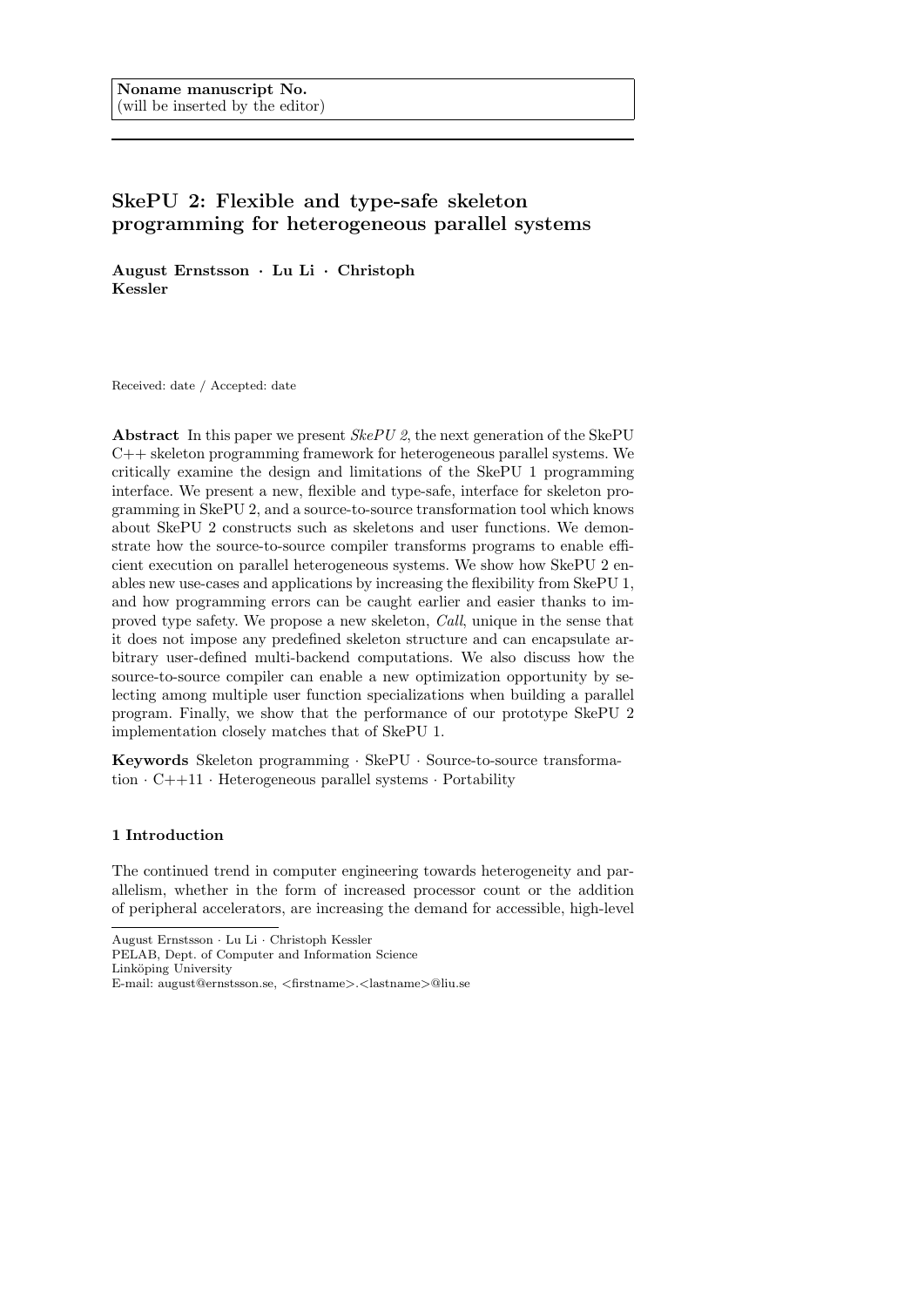parallel and heterogeneous programming models. The ability to adapt to these systems is increasingly important for all programmers, not just domain experts. As the processor cores, interconnects, memory architectures, and lowlevel programming interfaces are all very diverse, such a programming model should also adapt the produced executables to the host platform, providing a best-effort utilization of the target architecture in terms of performance and energy efficiency.

To some extent, algorithmic skeletons [\[3\]](#page-16-0) provide a solution to the above problems. Skeletons are generic, high-level programming constructs which hide the platform-specific implementation details and present a clean, parametriz-able interface to the user. SkePU [\[9\]](#page-17-0) is a high-level  $C++$  skeleton programming framework for heterogeneous parallel systems, with a primary focus on multicore and multi-GPU architectures. Programs targeting SkePU are portable between systems both in terms of source compatibility and performance utilization. It also provides a more programmer-friendly interface than standardized low-level APIs such as OpenCL.

SkePU is six years old, and since its conception there has been significant advancements in this field in general and to  $C++$  in particular.  $C++11$  introduces many new features, among them variadic templates and a standardized attribute syntax. Even though C++11 was standardized in 2011, it is only in recent years that compiler support is getting widespread, see, e.g., Nvidia's CUDA compiler.

This article presents the next generation of SkePU, as first proposed by Ernstsson in his master's thesis [\[11\]](#page-17-1). Following are the main contributions of our work:

- We introduce a new skeleton programming interface for SkePU programs centered on C++11 and variadic templates. A sequential reference implementation is available along with this interface.
- We present the Call skeleton, along with other functionality and flexibility improvements.
- We discuss the ramifications the new interface has on type-safety compared to previous versions of SkePU.
- We introduce a source-to-source translation tool based on Clang libraries which transform code written for the new interface to code targeting Open-MP, OpenCL and CUDA backends.
- We evaluate the readability of SkePU 2 programs with a survey.
- Performance of SkePU 2 is compared with SkePU 1.2, using a collection of example applications. We show that it is possible preserve or improve on the performance of SkePU 1.2 while having a cleaner and more modern interface.

Section [2](#page-2-0) starts by introducing SkePU 1 in more detail, including a critical review of the framework focusing on clarity, flexibility, and type-safety. Section [3](#page-4-0) introduces SkePU 2, with the underlying design principles and its interface; Section [4](#page-9-0) details a prototype implementation. Results from a readability survey are covered in Section [5,](#page-12-0) followed by early performance results in Section [6.](#page-13-0)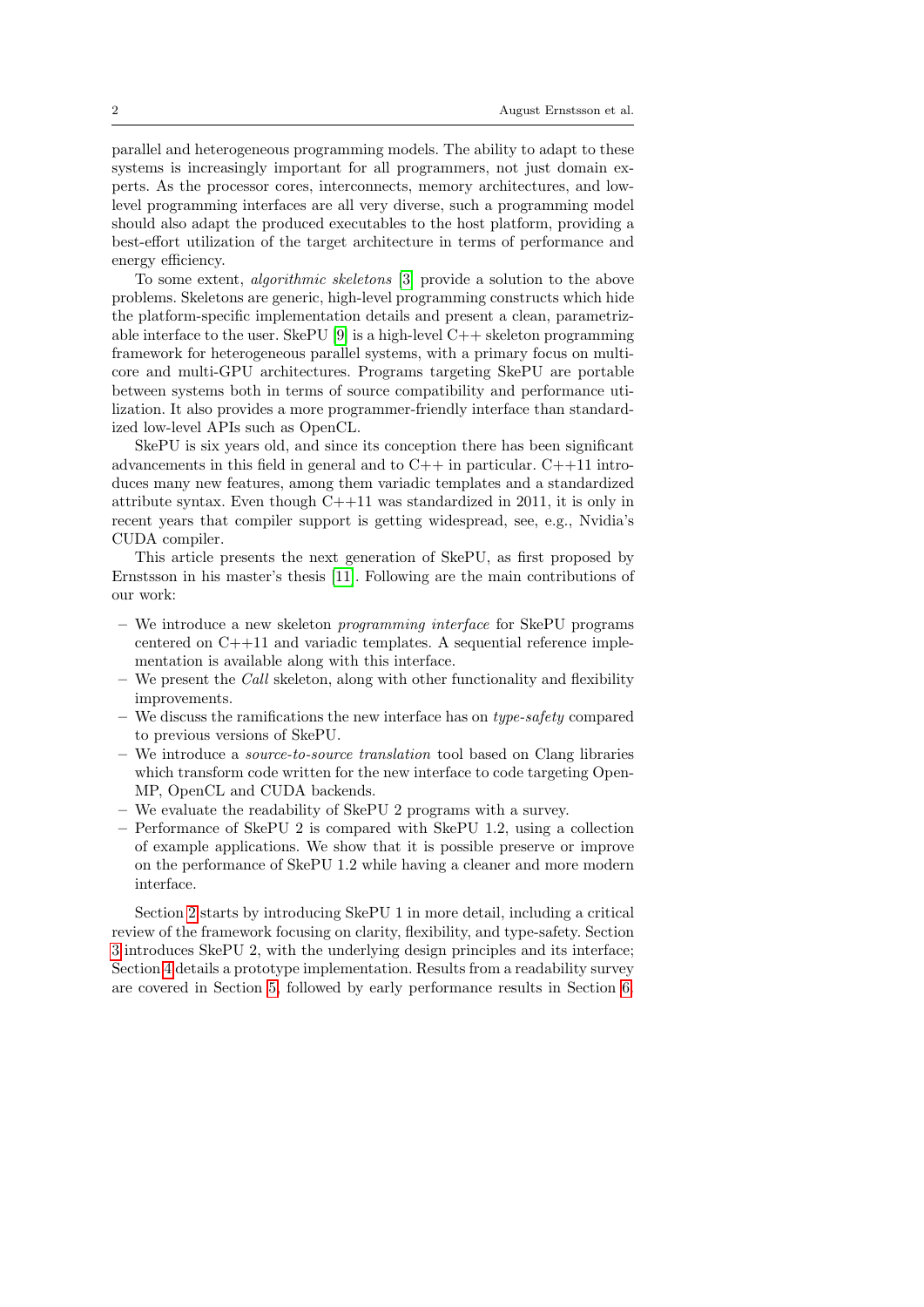Listing 1: Vector sum computation in SkePU 1.

```
1 | BINARY_FUNC(add, float, a, b,
     return a + b ;
   )
   skepu:: Vector <float> v1(N), v2(N), res(N);
6
   skepu :: Map < add > vec_sum ( new add );
   vec\_sum(v1, v2, res);
```
Section [7](#page-15-0) discusses related work. Finally, Section [8](#page-16-1) concludes the article and presents ideas for future work.

# <span id="page-2-0"></span>2 SkePU

This section reviews SkePU [1](#page-2-1)<sup>1</sup>, based on its most recent version, SkePU 1.2, released in 2015. SkePU [\[9\]](#page-17-0) is a C++ template library for high-level performanceportable parallel programming, based on algorithmic skeletons [\[3\]](#page-16-0). SkePU has previously been demonstrated to provide an approachable interface [\[9\]](#page-17-0), an auto-tuning mechanism for backend selection [\[7\]](#page-16-2) and efficient smart containers [\[5\]](#page-16-3). Several industrial-class applications have been ported to SkePU, for example the computational fluid dynamics flow solver *EDGE* [\[18\]](#page-17-2).

SkePU includes the following skeletons:

- Map, generic unary, binary, or ternary element-wise data-parallel operation on aggregate data (i.e., vectors and matrices);
- Reduce, generic reduction operation with a binary associative operator;
- MapReduce, unary, binary, or ternary map followed by reduce;
- Scan, generalized prefix sum operation with a binary associative operator;
- MapArray, unary Map operation with an extra container argument available in its entirety;
- MapOverlap, stencil operation in one or two dimensions with various boundary handling schemes;
- Generate, initializes elements of an aggregate data structure based on the element index and a shared initial value.

Most skeletons also take an optional constant argument, passed unaltered with each user function call. To have multiple such arguments, they must first be wrapped in a struct. A user-defined struct type may also be used to instantiate the smart container templates, but such types will need explicit redefinition for some backends (e.g., OpenCL).

User functions are operators used to instantiate and initialize a skeleton instance. SkePU 1 uses a preprocessor macro language to express and generate multi-platform user functions. For an example, see the vector sum computation in Listing [1.](#page-2-2)

<span id="page-2-1"></span><sup>1</sup> <http://www.ida.liu.se/labs/pelab/skepu/>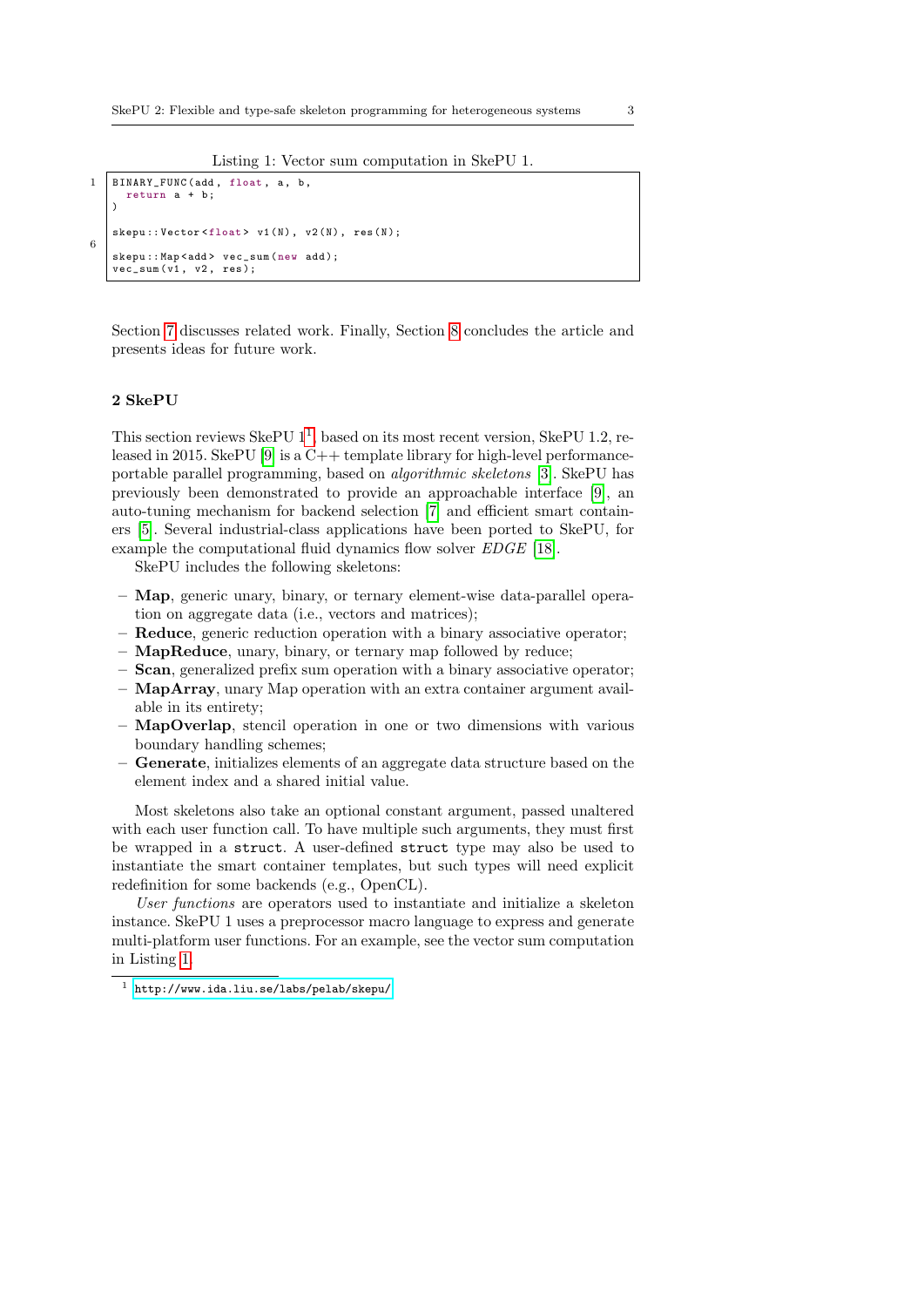SkePU includes aggregate data structures in the form of smart containers [\[5\]](#page-16-3). Available as vectors and matrices with generic element types, smart containers are run-time data structures that reside in main memory, but can temporarily store subsets of their elements in GPU device memories for access by skeleton backends executing on these devices. Smart containers additionally perform transparent software caching of the operand elements that they wrap, with a MSI-based coherence protocol. Hence, smart containers automatically keep track of valid copies of their element data and their locations, and can, at run-time, automatically optimize communication and device memory allocation. Smart containers can lead to a significant performance gain over "normal" containers, especially for iterative computations (such as N-body simulation) on sufficiently large data, where data can stay on the GPU device.

#### 2.1 Limitations

SkePU was conceived and designed six years ago, with the goal of portability across very diverse programming models and toolchains such as CUDA and OpenMP; since then, we have seen significant advancements in this field in general and to  $C_{++}$  in particular.  $C_{++}$ 11 provides fundamental performance improvements, e.g., by the addition of move semantics, constexpr values, and standard library improvements. It introduces new high-level constructs: range-for loops, lambda expressions, and type inference among others. C++11 also expands its metaprogramming capabilities by introducing variadic template parameters and the aforementioned constexpr feature. Finally (for the purpose of this paper), the new language offers a standardized notation for attributes used for language extension. The proposal for this feature explicitly discusses parallelism as a possible use case [\[16\]](#page-17-3), and it has been successfully used in, for example, the REPARA project [\[4\]](#page-16-4). Even though  $C++11$  was standardized in 2011, it is only in recent years that compiler support is getting widespread, see, e.g., Nvidia's CUDA compiler.

For this project, we specifically targeted the following limitations of SkePU. Type safety Macros are not type-safe and SkePU 1 does not try to work around this fact. In some cases, errors which semantically belong in the type system will not be detected until run-time. For example, SkePU 1 does not match user function type signatures to skeletons statically, see Listing [5.](#page-8-0) This lack of type safety is unexpected by C++ programmers.

Flexibility A SkePU user can only define user functions whose signature matches one of the available macros. This has resulted in a steady increase of user function macros in the library: new ones have been added ad-hoc as increasingly complex applications has been implemented on top of SkePU. Some additions have also required more fundamental modifications of the runtime system. For example, when a larger number of auxiliary containers was needed in the context of MapArray, an entirely new MultiVector container type [\[18\]](#page-17-2) had to be defined, with limited smart container features. Real-world applications need more of this kind of flexibility.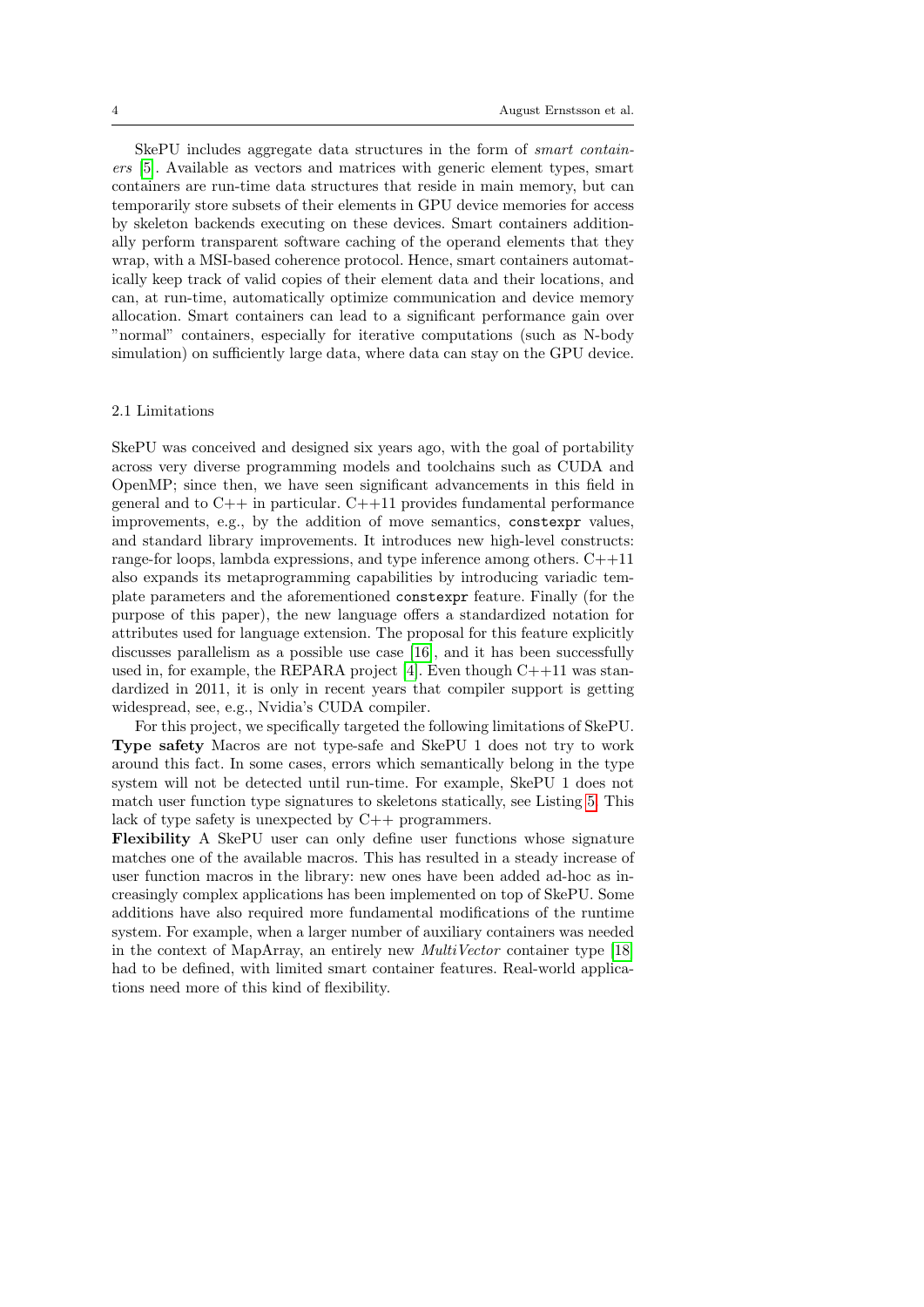An inherent limitation of all skeleton systems is the restriction of the programmer to express a computation with the given set of predefined skeletons. Where these do not fit naturally, performance will suffer. It should rather be possible for programmers to add their own multi-backend components [\[8\]](#page-16-5) that could be used together with SkePU skeletons and containers in the same program and reuse SkePU's auto-tuning mechanism for backend selection.

Optimization opportunity Using the C preprocessor for code transformation drastically limits the possible specializations and optimizations which can be performed on user functions, compared to, e.g., template metaprogramming or a separate source-to-source compiler. A more sophisticated tool could, for example, choose between separate specializations of user functions, each one optimized for a different target architecture. A simple example is a user function specialization of a vector sum operation for a system with support for SIMD vector instructions.

Implementation verbosity SkePU skeletons are available in multiple different modes and configurations. To a large extent, the variants are implemented separately from each other with only small code differences. Using the increased template and metaprogramming functionality in  $C++11$ , a number of these can be combined into a single implementation without loss of (run-time) performance.

# <span id="page-4-0"></span>3 SkePU 2 design principles

We have created a new version of SkePU to overcome the limitations of the original design. SkePU 2 builds on the mature runtime system of SkePU 1: highly optimized skeleton algorithms for each supported backend target, smart containers, multi-GPU support, etc. These are preserved and have been updated for the C++11 standard. This is of particular value for the Map and MapReduce skeletons, which in SkePU 1 are implemented thrice for unary, binary and ternary variants; in SkePU 2 a single variadic template variant covers all N-ary type combinations. There are similar improvements to the implementation wherever code clarity can be improved and verbosity reduced with no run-time performance cost.

The main changes in SkePU 2 are related to the programming interface and code transformation. SkePU 1 uses preprocessor macros to transform user functions for parallel backends; SkePU 2 instead utilizes a source-to-source translator (precompiler), a separate program based on libraries from the open source Clang project<sup>[2](#page-4-1)</sup>. Source code is passed through this tool before normal compilation. However, a SkePU 2 program is valid  $C++11$  as-is; a sequential binary (with identical semantics to the parallel one) will be built if the code is compiled directly by a standard  $C++$  compiler.

This section introduces the new programming interface, syntax and other features of SkePU 2, first by means of an example. Listing [2](#page-5-0) contains a vector sum computation in SkePU 2 syntax, mirroring Listing [1.](#page-2-2)

<span id="page-4-1"></span><sup>2</sup> <http://clang.llvm.org>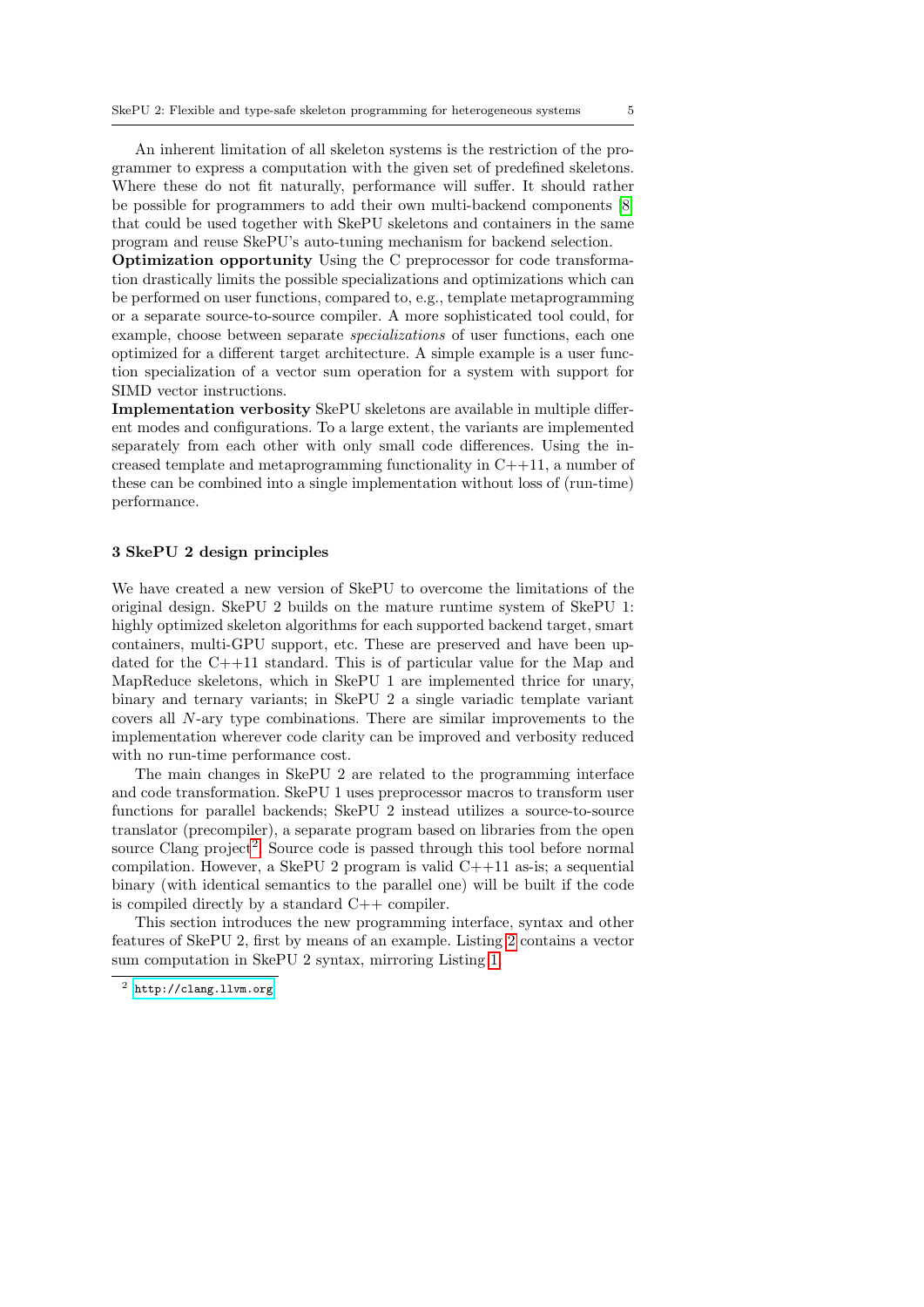Listing 2: Vector sum computation in SkePU 2.

```
template<typename T>
[[skepu::userfunction]]
T add (T a, T b) {
  return a + b ;
}
skepu2:: Vector <float> v1(N), v2(N), res(N);
auto vec_sum [[skepu::instance]] = skepu2::Map <2>(add <float>);
vec sum (res, v1, v2);
```
<span id="page-5-1"></span>

|                  | Map       | Reduce | Scan | MapReduce | MapOverlap   | Call |
|------------------|-----------|--------|------|-----------|--------------|------|
| Elwise vector    |           |        |      |           | With overlap |      |
| Elwise matrix    |           |        |      |           | With overlap |      |
| Elwise arity     | $N\geq 0$ |        |      | N>0       |              |      |
| Extra containers |           |        |      |           |              |      |
| Scalars          |           |        |      |           |              |      |
| Indexing         |           |        |      |           |              |      |

Table 1: SkePU 2 skeletons and their features and attributes

# 3.1 Skeletons

Skeletons instances are declared with an inferred type (using the auto specifier) and defined by assignment from a factory function, as exemplified in Listing [2.](#page-5-0) The actual type of a skeleton instance should be regarded as unknown to the programmer.

A skeleton is invoked with the overloaded operator(), with arguments matching those of the user function. Additionally, the output container is (where applicable) passed as the first argument. Smart containers may be passed either by reference or by iterator, the latter allowing operations on partial vectors or matrices. A particular argument grouping is required by SkePU 2: all element-wise containers must be grouped first, followed by all random-access containers, and scalar arguments last.

There are six skeletons available in SkePU 2: Map, Reduce, MapReduce, Scan, MapOverlap, and Call; this is fewer than in SkePU 1, as the generalized Map now covers the use-cases of MapArray and Generate. A skeleton instance must be annotated with the skepu::instance attribute to be recognized by the precompiler. See Table [1](#page-5-1) for a list of the skeletons.

Map is greatly expanded compared to SkePU 1. A Map skeleton accepts N containers for any integer N including 0. These containers must be of equal size, as do the return container. As one element from each of these containers will be passed as arguments to a call to a user function, we refer to these containers as element-wise arguments. Map additionally takes any number of SkePU containers which are accessible in their entirety inside a user function—called random access arguments—thus rendering MapArray from SkePU 1 redundant. These parameters are declared to be either in (by const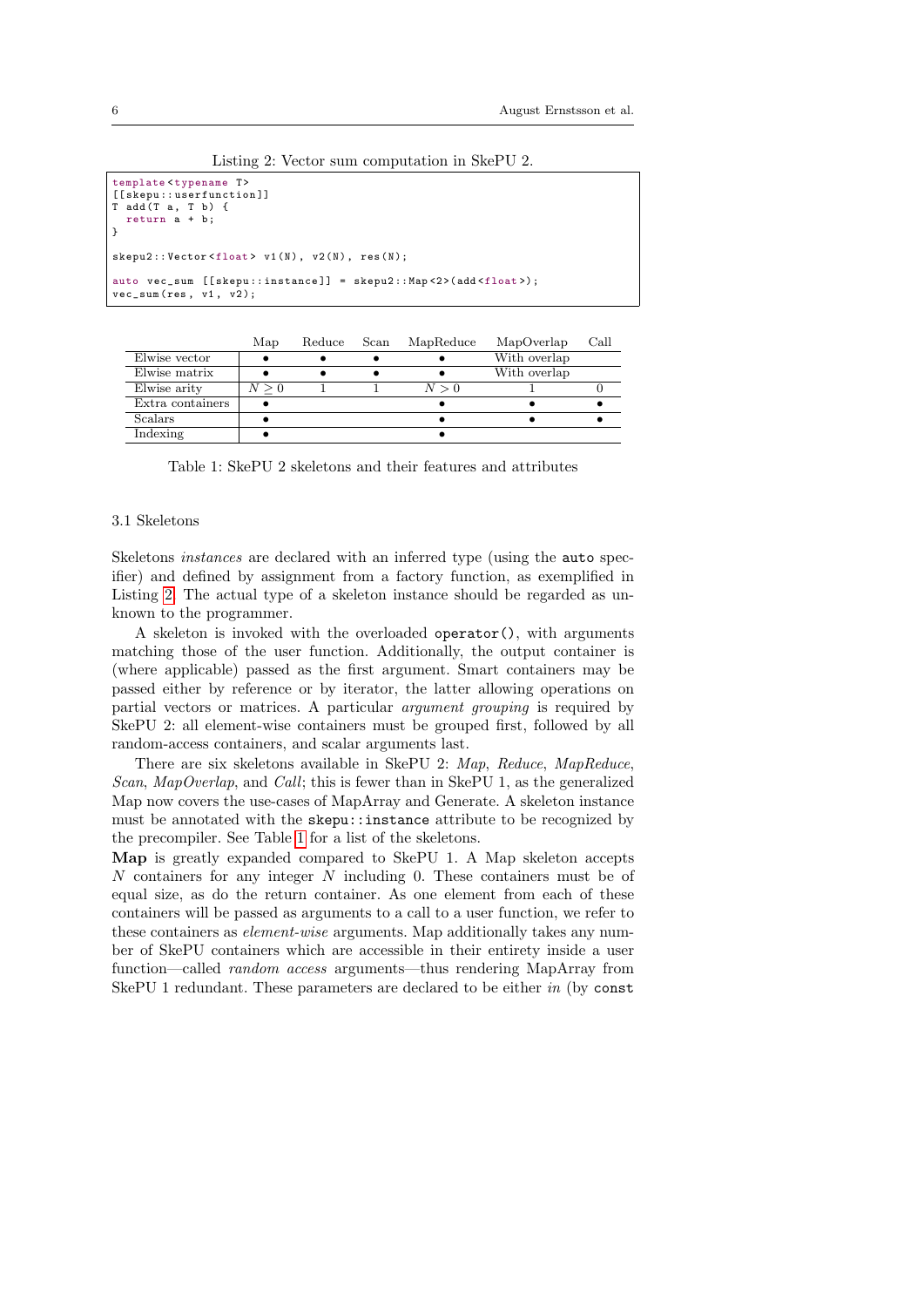qualification), out (with a  $C++11$  attribute), or *inout* (default) arguments and only copied (e.g., between main memory and device memory) when necessary. Finally, scalar arguments can also be included, passed unaltered to the user function. The Map skeleton is thus three-way variadic, as each group of arguments is handled differently and is of arbitrary size.

Another feature of Map is the option to access the index for the currently processed container element to the user function. This is handled automatically, deduced from the user function signature. An index parameter's type is one out of two structs: Index1D for vectors and Index2D for matrices. This feature replaces the dedicated Generate skeleton of SkePU 1, allowing for a commonly seen pattern—calling Generate to generate a vector of consecutive indices and then pass this vector to MapArray—to be implemented in one single Map call.

Reduce is a generic reduction operation with an associative operator available in multiple variants. A vector is reduced in only one way, but for matrices five options exist. A reduction on a matrix may be performed in either one or two dimensions (for two-dimensional reduction the user supplies two user functions), both either row-wise or column-wise. The fifth mode treats the matrix as a vector (in row-major order) and is the only mode available if an iterator into a matrix is supplied.

MapReduce is a combination of Map and Reduce and offers the features of both, with the limitation that the element-wise arity must be at least 1.

Scan implements two variants of the prefix sum operation generalized to any associative binary operator. The variants are inclusive or exclusive scan, where the latter supports a user-defined starting value.

MapOverlap is a one or two-dimensional stencil operation. Parameters for specializing the boundary handling are available, and there is specific support for separable 2D stencils.

Call is a completely new skeleton for SkePU 2. It is not a skeleton in a strict sense, as it does not enforce a specific structure for computations. Call simply invokes its user function in parallel. The programmer can provide arbitrary computations as explicit user function backend specializations, which must include at least a sequential general-purpose CPU backend as a default variant. The direction (in, out, inout) of parameter data flow follows the same principles as for the Map skeleton described above. Call provides seamless integration with SkePU features such as smart containers and auto-tuning of back-end selection. Basically, Call extends the traditional skeleton programming model in SkePU with the functionality of user-defined multi-variant components (i.e., "PEPPHER" components [\[8\]](#page-16-5)) with auto-tunable automated variant selection.

Listing [3](#page-7-0) contains an example application of the Call skeleton, integer sorting, which can otherwise be difficult to implement in data-parallel skeleton programming. One of two distinctly different algorithms are selected depending on whether the Call instance is executed on CPU or GPU. (Note that the example is just an illustration; the CPU insertion sort algorithm is inefficient, and the even-odd sorting in the GPU variant works only inside a single work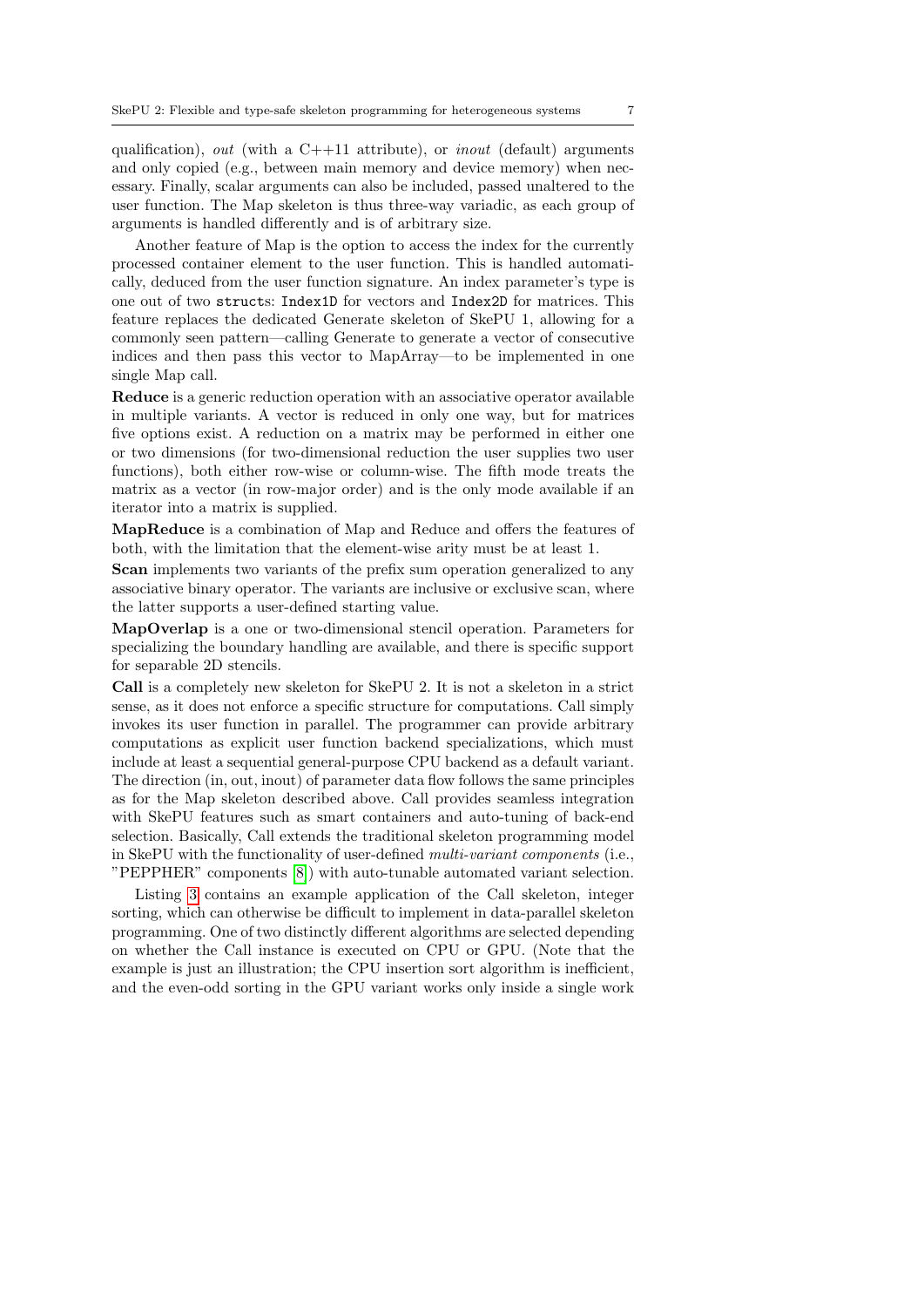Listing 3: Example usage of the Call skeleton.

```
[[ skepu :: userfunction ]]
     void swap_f (int *a, int *b)
     {
 int tmp = * a;
5 *a = *b;
        *b = \text{tmp};}
     [[ skepu :: userfunction ]]
10 void sort_f (int *array, size_t nn)
     {
     #if SKEPU_USING_BACKEND_CL
        // Even - odd sort
15 // Multiple invocations in parallel
size_t idx = get_global_id (0);
size_t l = nn / 2 + (( nn % 2 != 0) ? 1 : 0);
        for (size_t i = 0; i < 1; ++i)20 {
          if (idx \% 2 == 0 && idx < nn - 1 && array [idx] > array [idx + 1])
           swap_f (& array [ idx ], & array [ idx + 1]);
barrier ( CLK_GLOBAL_MEM_FENCE );
25 if (idx % 2 == 1 && idx < nn - 1 && array [idx] > array [idx + 1])
           swap_f (& array [ idx ], & array [ idx + 1]);
barrier ( CLK_LOCAL_MEM_FENCE );
        \lambda30 # else // SKEPU_USING_BACKEND_CPU
        // Insertion sort
        // A single , sequential invocation
for (size_t c = 1 ; c <= nn - 1; c ++)<br>
for (size_t d = c; d > 0 && array[d] < array[d-1]; --d)<br>
swap_f(&array[d], &array[d - 1]);
     # endif
     }
40
      void sort ( skepu2 :: Vector <int > &v , skepu2 :: BackendSpec spec )
{
        auto sort [[skepu::instance]] = skepu2:: Call (sort_f);
45
        spec . setGPUBlocks (1);
         spec . setGPUThreads (v. size ());
sort . setBackend ( spec );
50 sort (v, v. size ());
      }
```
group. Also, the syntax for specializing user functions will improve in the future.)

# 3.2 User functions

In the example in Listing [2,](#page-5-0) the user function is defined as a free function template annotated with the skepu::userfunction attribute. Template or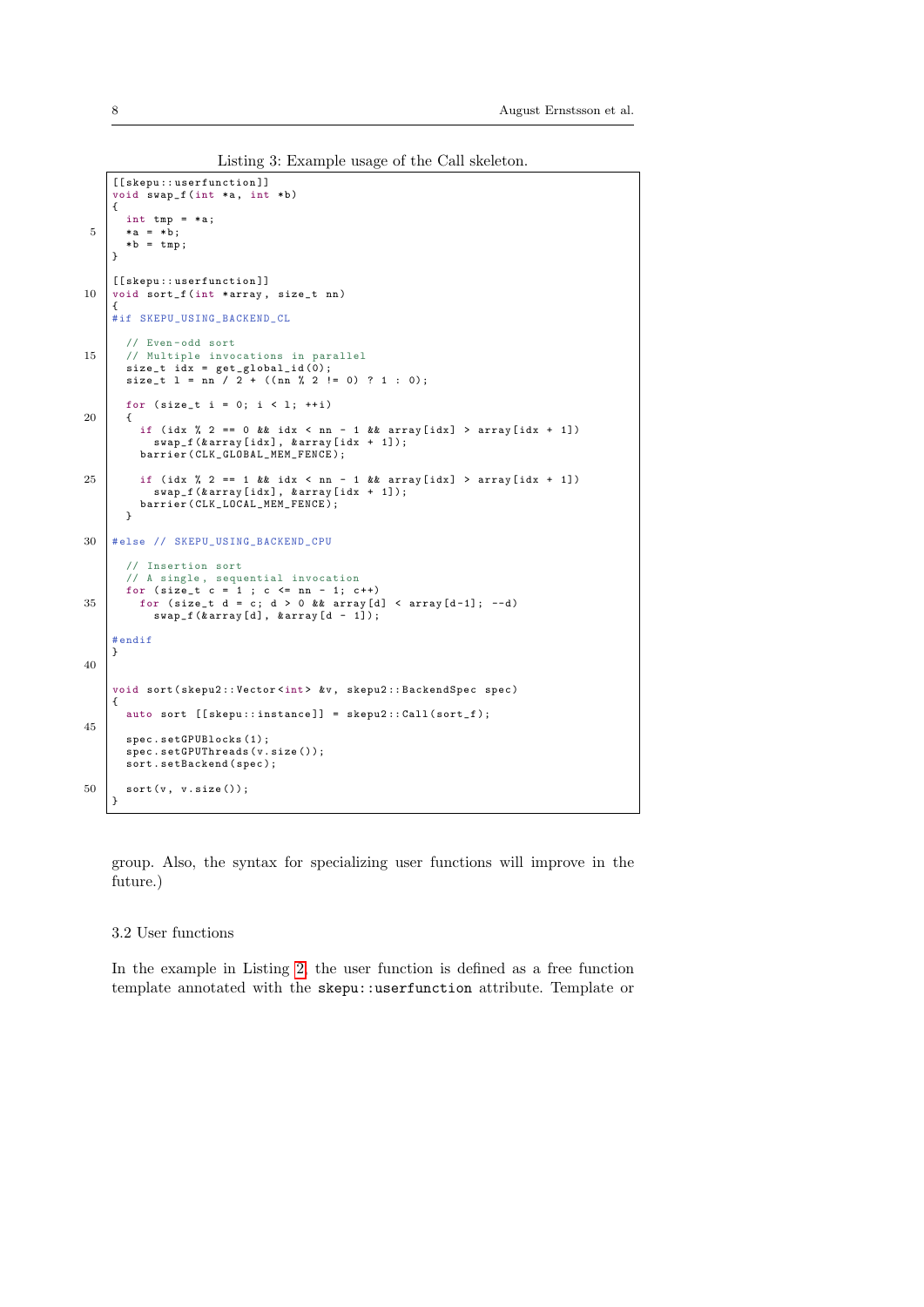<span id="page-8-1"></span>Listing 4: Skeleton instance with lambda syntax for the user function.

auto vsum [[skepu::instance]] = Map<2>([](float a, float b) { return a + b ; });

Listing 5: Faulty SkePU 1 code.

```
UNARY_FUNC ( plus_f , float , a ,
2 return a;
   \lambdaskepu:: Vector <float> v(N):
   skepu :: Reduce < plus_f > globalSum (new plus_f );
7 \midglobalSum(v):
```
not, this is one of two ways to define user functions in SkePU 2; the other is with lambda expression syntax as in Listing [4,](#page-8-1) where the function is written inline with the skeleton instance. The attribute is not used in the second case.

Naturally, the source-to-source translator is limited in scope when transforming user functions for parallel execution. Operations with side effects, for example memory allocation or I/O operations, have undefined behavior inside user functions unless explicitly allowed by SkePU 2. Also, not all syntactical constructs of C++ are supported, e.g., range-for loops. In general, the body of a user function should be written in C-compatible syntax. SkePU 2 does not enforce these rules with error messages at this time.

# 3.3 User types

For many applications, basic types such as int and float may not be sufficient in a high-level programming interface. SkePU 2 therefore includes the possibility of using a custom struct as the element type in smart containers or used as extra argument to a skeleton instance. The struct must be annotated with a skepu::usertype attribute to be registered by the precompiler. Even then, there are major restrictions on such types depending on the backends used. As a baseline, the type should be a "plain old data"-type in C++ parlance.

# 3.4 Improved type safety

One of the goals with the SkePU 2 design was to increase the level of type safety from SkePU 1. In the following example, a programmer has made the mistake of supplying a unary user function to Reduce. Listing [5](#page-8-0) shows the error in SkePU 1 code, and Listing [6](#page-9-1) illustrates the same in SkePU 2 syntax.

The SkePU 1 example compiles without problem, and only at run-time terminates with the error message in Listing [7.](#page-9-2) The message itself is shared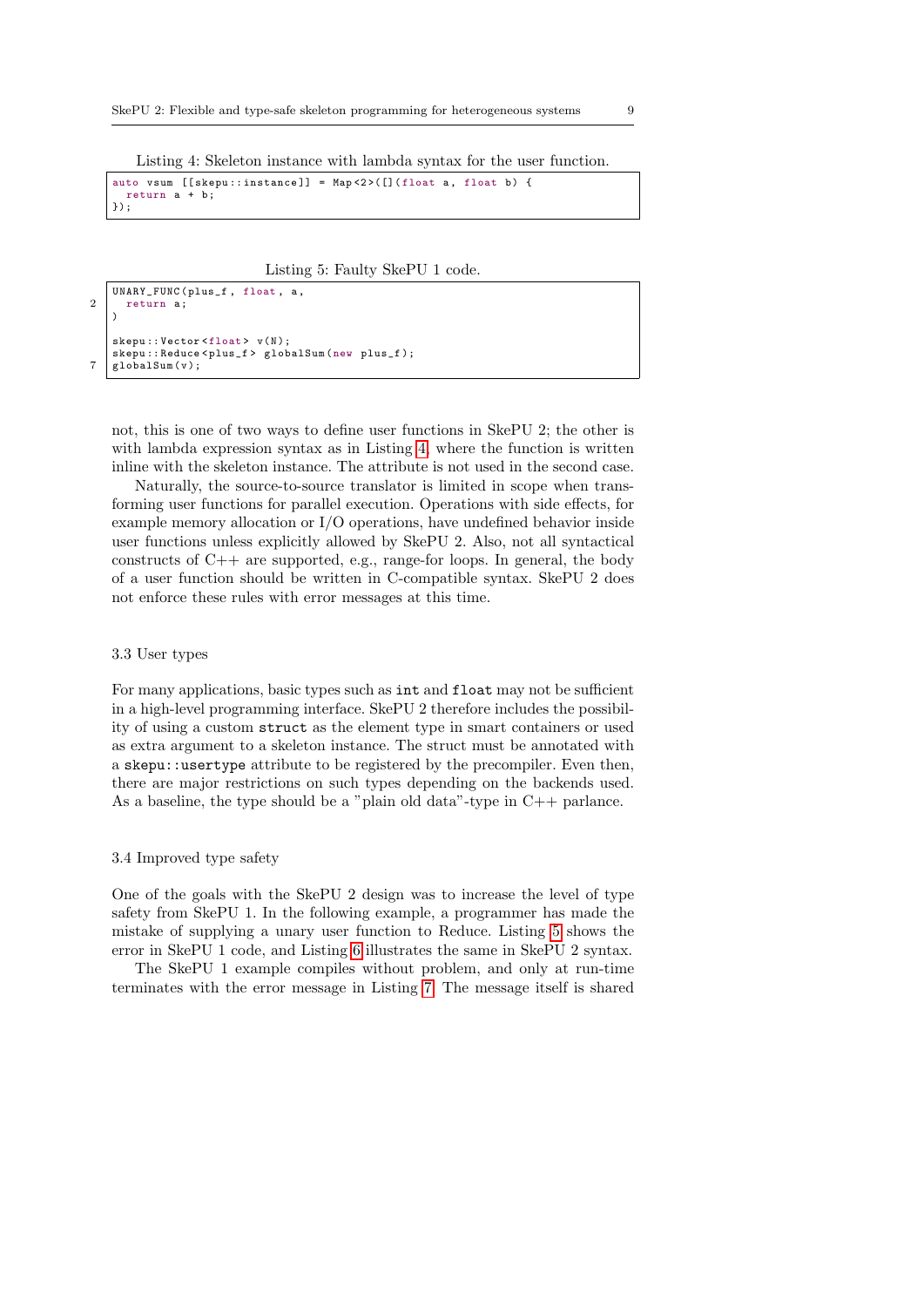```
Listing 6: Faulty SkePU 2 code.
```

```
[[ skepu :: userfunction ]]
   float plus_f(float a)
3 return a;
   }
   skepu2 :: Vector <float> v(N);
   auto [[skepu::instance]] globalSum = skepu2::Reduce(plus_f);
8 \midglobalSum(v);
```
Listing 7: Error messages from SkePU 1 and 2.

```
// In SkePU 1, at run-time<br>[SKEPU_ERROR] Wrong operate
[SKEPU_ERROR] Wrong operator type!<br>Reduce operation require binary user function.
 / In SkePU 2, at compile-time:
error: no matching function for call to 'Reduce'
    auto [[skepu::instance]] globalSum = skepu2::Reduce(plus_f);
مصحححة مصححة معددة محمدة معددة معددة معددة المستخدمة معددة المعددة .<br>note: candidate template ignored: failed template argument deduction
    Reduce(T(*red)(T, T))
```
between all reduce instances, limiting the information obtained by the user. SkePU 2, on the other hand, halts compilation and prints an error message even before the precompiler has transformed the code. It directs the user to the affected skeleton instance. (The message does not directly describe the issue, an aspect which can be further improved with  $C+11$ 's static assert.)

# <span id="page-9-0"></span>4 SkePU 2 implementation

SkePU 2 is implemented in three parts. There is a sequential runtime system, a source-to-source compiler tool, and the parallel runtime system with multiple backends supported. The integration of these parts is illustrated in Fig. [1.](#page-10-0)

Programs targeting SkePU 2 need to contain attributes, directing the precompiler to transform the code for parallel execution. However, these attributes do not change the semantics of the program. A SkePU 2 program can, in fact, be compiled with any standard  $C+11$  compiler, producing a sequential executable. This means that the sequential skeletons can act as a reference implementation, both to users—who can test their applications sequentially at first, with the advantages of simpler debugging and faster builds—and to SkePU backend maintainers.

The parallel runtime of SkePU 2 is based on the original SkePU backends. By a combination of using new and powerful  $C+11$  language features, offloading boilerplate work to the precompiler, and general improvement of the implementation structure, the verbosity and code size of the implementation has been greatly reduced. In some areas, e.g., combining the source code for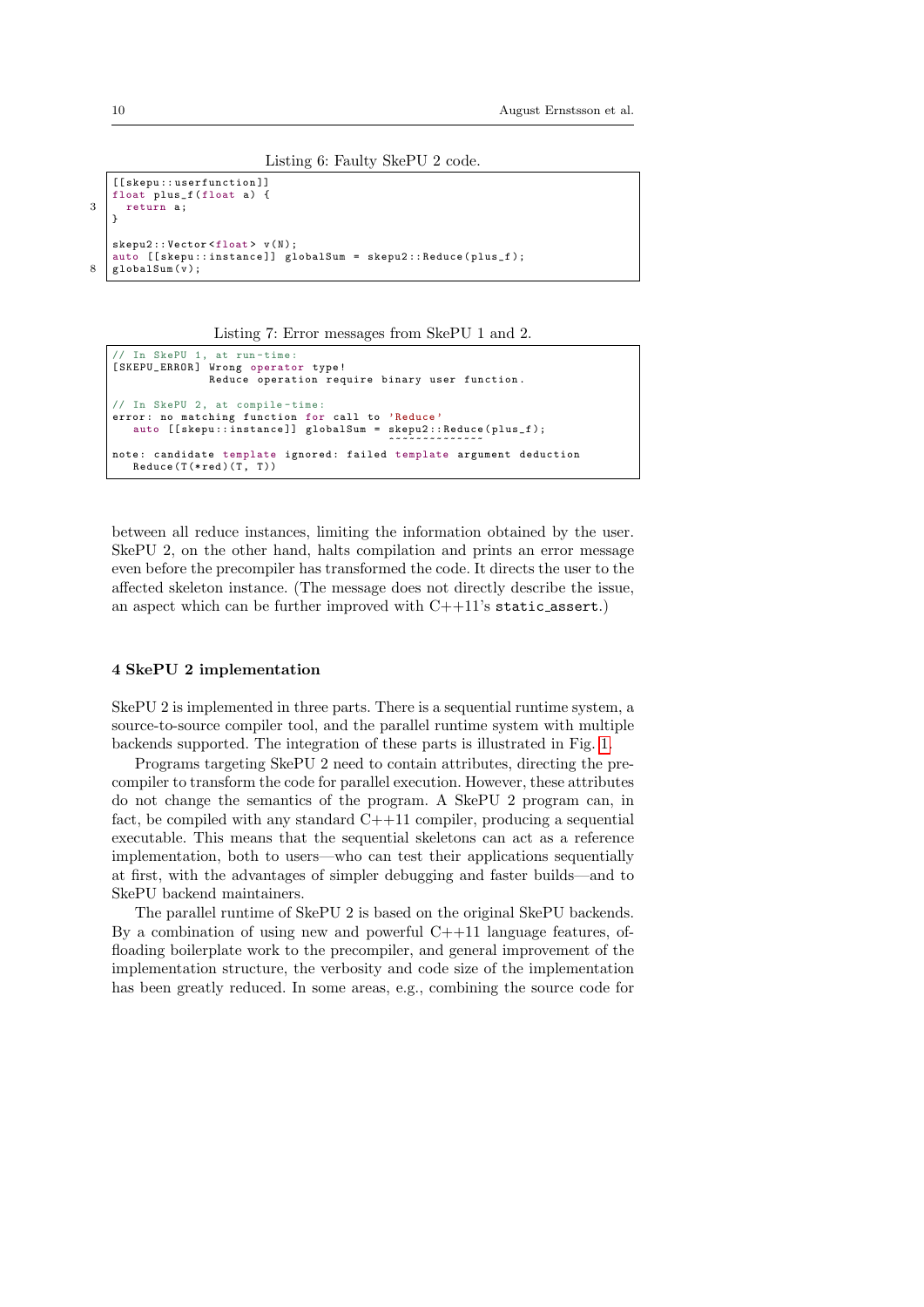<span id="page-10-0"></span>

Fig. 1: SkePU 2 compiler chain.

Listing 8: Before precompiler transformation.

```
template < typename T>
   [[ skepu : : userfunction]]
   T arr ( skepu2 :: Index1D row , T *m , const T *v , T * v2 [[ skepu :: out ]])
   {
5 // body
   }
```
unary, binary, and ternary Map skeletons into a single variadic template, the amount of lines of code is reduced by over 70 percent.

#### 4.1 Source-to-source compiler

The role of SkePU 2's source-to-source precompiler is to transform programs written for the sequential interface for parallel execution. It is guided by attributes, skepu::userfunction on user functions, skepu::instance on skeleton instances, skepu::usertype on user-defined struct types appearing in user functions, and skepu::userconstant for global constants on constexpr global variables. While most SkePU 2 attributes are not strictly needed to recognize skeleton usage in a C++ program, they allow for a straightforward implementation of the precompiler.

The job of the precompiler is limited by design. Its main purpose is to transform user functions, for example by adding \_\_device\_\_ keywords for CUDA variants and stringifying the OpenCL variant. A user function is represented as a struct with static member functions in the transformed program. The precompiler also transforms skeleton instances, redirecting to a completely different implementation accepting the structs as template arguments. It also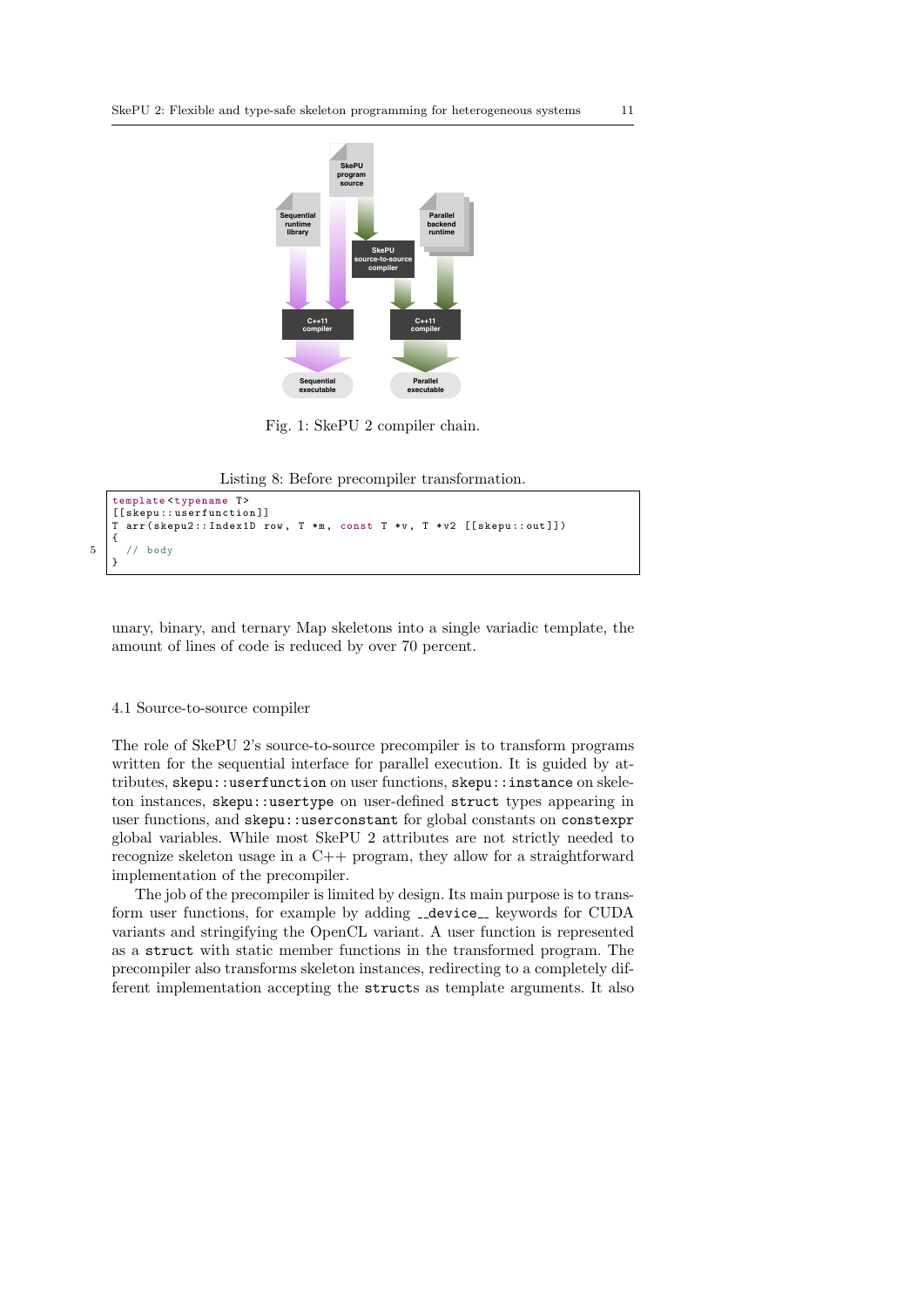Listing 9: After precompiler transformation.

```
struct skepu2_userfunction_arr_float {
      using T = float;
      constexpr static size_t totalArity = 4;
 4 constexpr static size_t anyContainerArity = 3;
constexpr static bool indexed = 1;
      static skepu2 :: AccessMode anyAccessMode [ anyContainerArity ];
      using Ret = float;
 9 # define SKEPU USING BACKEND CUDA 1
      static inline SKEPU_ATTRIBUTE_FORCE_INLINE __device__ float
      CU (skepu2:: Index1D row, T *m, const T *v, T *v2) {
        // body
      }
14 # undef SKEPU_USING_BACKEND_CUDA
    # define SKEPU_USING_BACKEND_OMP 1
      static inline SKEPU_ATTRIBUTE_FORCE_INLINE float
      OMP (skepu2:: Index1D row, T *m, const T *v, T *v2) {
19 // body
      }
    # undef SKEPU_USING_BACKEND_OMP
    };
24 skepu2 :: AccessMode
    skepu2_userfunction_arr_float :: anyAccessMode [anyContainerArity] {
      skepu2 :: AccessMode :: ReadWrite ,
      skepu2 :: AccessMode :: Read ,
      skepu2 :: AccessMode :: Write ,
29 \mid \cdot \cdot"# define SKEPU_USING_BACKEND_CL 1
    static float arr_float (index1_t row, __global float * m,
      __global const float * v, __global float * v2) {
34 typedef float T;<br>
\frac{7}{1000}// body
    }"
```
redefines user types for backends where necessary. For some backends such as OpenCL and CUDA, all kernel code is generated by the precompiler.

An example of a transformation<sup>[3](#page-11-0)</sup> of the template user function in Listing  $8$ can be seen in Listing [9.](#page-11-1)

In the future, the precompiler role will be expanded to include selection of system-specific user function specializations, guided by a platform description language [\[13\]](#page-17-4). The precompiler can either select the most appropriate specialization directly, or include multiple variants and generate logic to select the best one at run-time based on dynamic conditions.

#### 4.2 Dependencies

SkePU 2 requires the target platform to provide a  $C++11$ -conforming compiler. C++11 support in compilers is quite mature today, and support is avail-

<span id="page-11-0"></span><sup>3</sup> Slightly altered and reformatted for presentation purposes. The intermediate code format is undocumented and subject to change.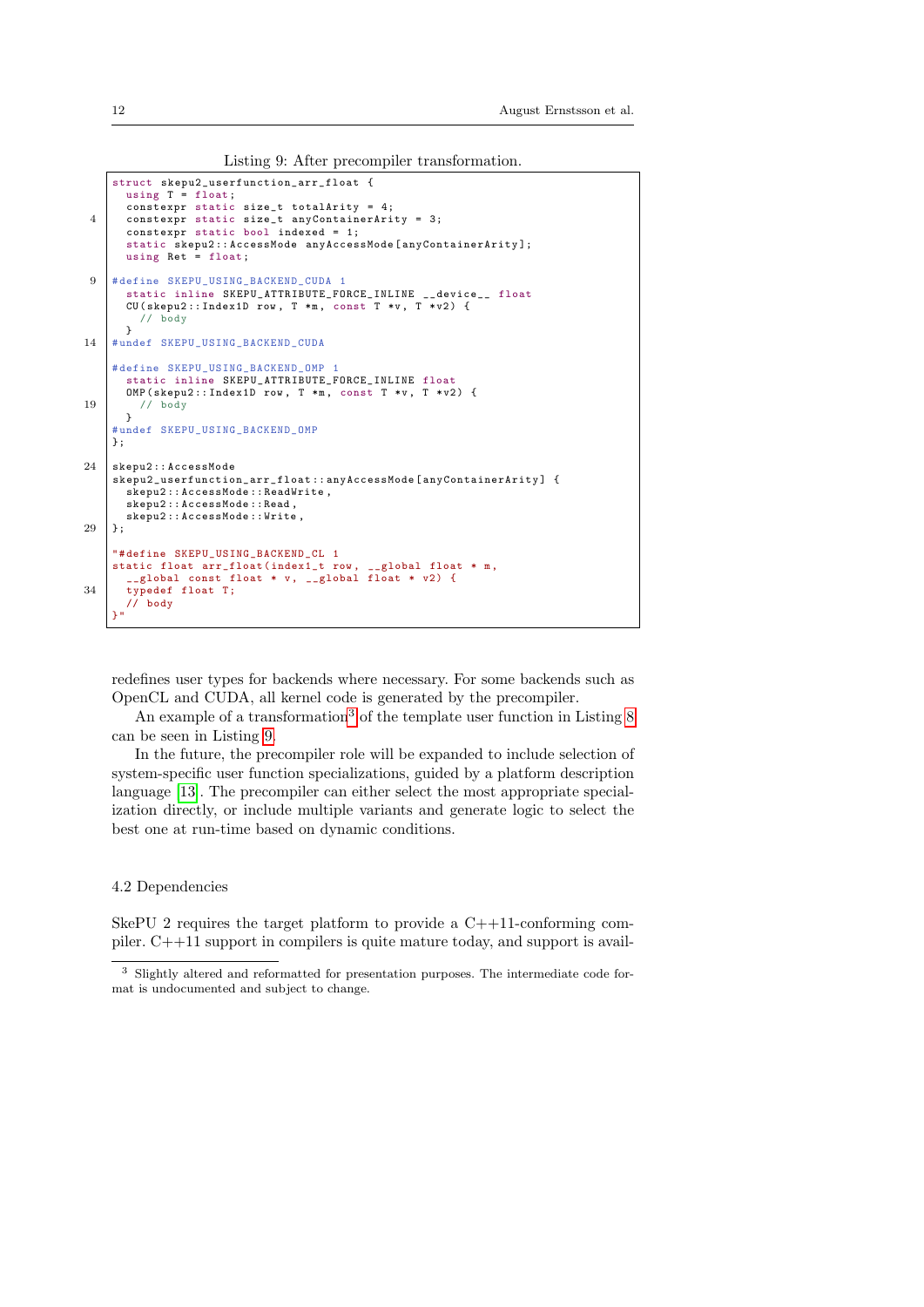<span id="page-12-1"></span>

Fig. 2: Comparison of code clarity, SkePU 1 vs. SkePU 2.

able in all recent versions of GCC, Clang, and the Intel, Microsoft, and Nvidia toolchains. Access to the precompiler tool is also necessary for parallel builds, so by extension a development system needs to be able to build LLVM and Clang. However, the SkePU 2 tool-chain has been designed to allow for crossprecompilation. In other words, all decisions based on the architecture and available accelerators, etc., are made after the precompilation step.

# <span id="page-12-0"></span>5 Readability evaluation

The interface of SkePU 2 aims to improve on that of SkePU 1 with increased clarity and a syntax that looks and feels more native to  $C++$ . To evaluate this, a survey was issued to 16 participants, all master-level students in computer science. The participants were presented with two short example programs: one very simple and one somewhat complex, each both in SkePU 1 and SkePU 2 syntax. To avoid biasing either of the SkePU versions, the order of introductions was reversed in half of the questionnaires. See the thesis [\[11\]](#page-17-1) for more discussion on the survey, including the code examples presented to the respondents.

Figure [2](#page-12-1) presents the responses comparing the two SkePU versions in terms of code clarity (to the question How would you rate the clarity of this code in relation to the previous example?). The usability evaluation indicates that the SkePU 1 interface is sometimes preferred to the SkePU 2 variant, at least when the user is not used to C++11 attributes. From the comments left in the survey, we realize that is important to clearly specify that SkePU attributes do not alter the semantics of a program. There might also be a reason to reduce the usage of attributes in the interface; for example, the [[skepu::instance]] attribute can be removed at the cost of a more complex detection mechanism in the source-to-source translator.

In the more complex example, respondents generally considered the SkePU 2 variant to be clearer. We believe that the reason for this is the fact that it has fewer user functions and skeleton instances than the SkePU 1 version (thanks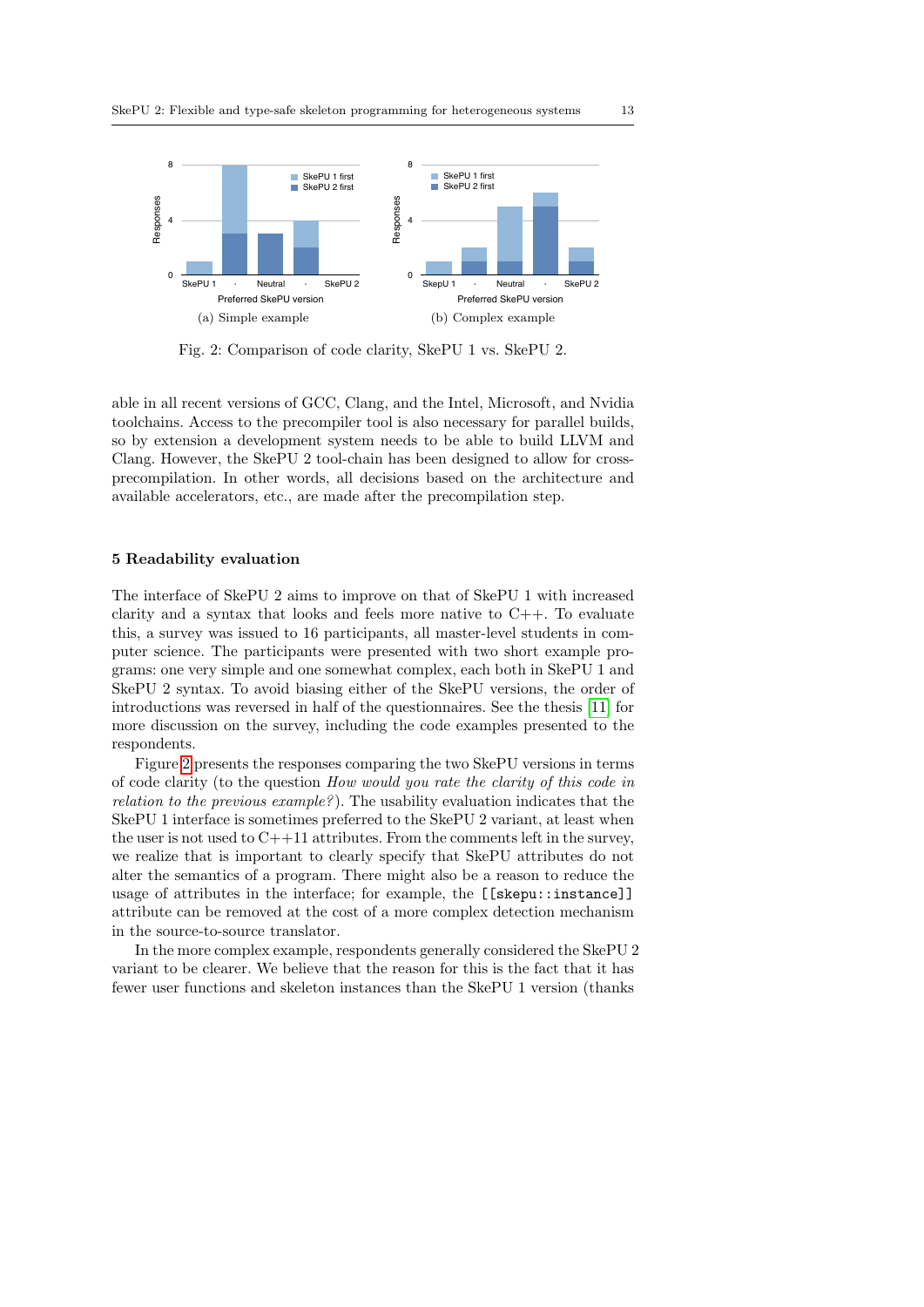

efficient

Fig. 3: Test program evaluation results. Log-log scale.

to the increased flexibility offered in SkePU 2). The user functions are also fairly complex, so the macros in SkePU 1 may be more difficult to understand.

# <span id="page-13-0"></span>6 Performance evaluation

The results presented in this section are preliminary. Both the SkePU 2 framework and testing tool-chain were in a prototype state at the time of evaluation. The final version of this article will contain updated results from a larger number of test programs and system configurations.

The system used for testing consists of two eight-core Intel Xeon E5-2660 "Sandy Bridge" processors at 2.2GHz with 64 GB DDR3 1600 MHz memory, and Nvidia Tesla k20x GPU accelerators. The test programs were compiled with GCC  $g++ 4.9.2$  or, when CUDA was used, Nvidia CUDA compiler 7.5 using said g++ as host compiler.

The following test programs were evaluated: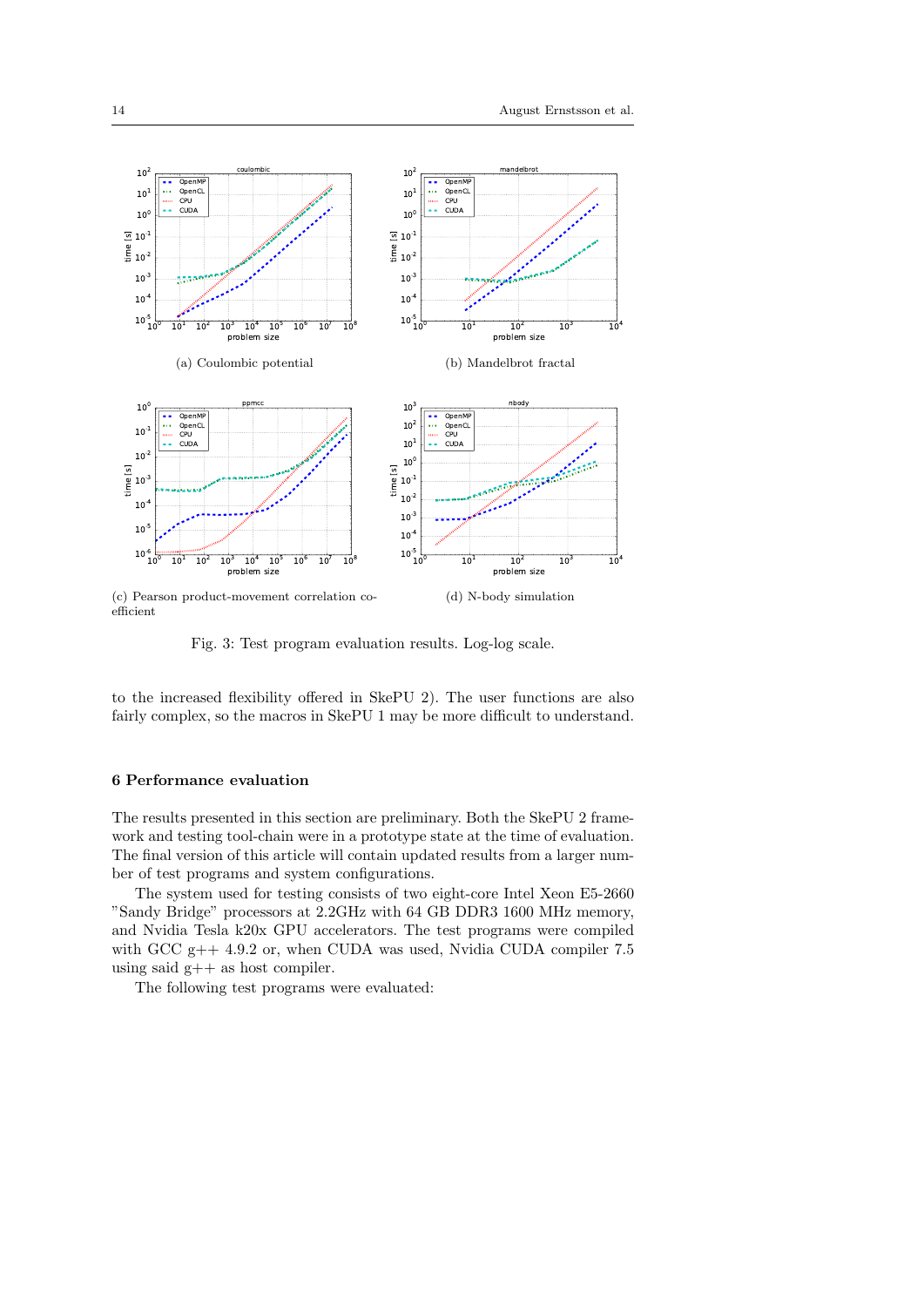<span id="page-14-0"></span>

Fig. 4: Comparison of Taylor series approximation

# – Pearson product-movement correlation coefficient

A sequence of three independent skeletons: one Reduce, one unary MapReduce and one binary MapReduce. The user functions are all trivial, containing a single floating point operation.

– Mandelbrot fractal

A Map skeleton with a non-trivial user function. There is no need for copyup of data to a GPU device in this example, but the fractal image is copied down from device afterwards. In fact, there are no non-constant inputs to the user function, as the index into the output container is all that is needed to calculate the return value.

– Coulombic potential

Calculates electrical potential in a grid, from a set of charged particles. An iterative computation invoking one Map skeleton per iteration. The user function takes one argument, a random-access vector containing the particles. It also receives a unique two-dimensional index from the runtime, from which it calculates the coordinates of its assigned point in the grid.

# – N-body simulation

Performs an N-body simulation on randomized input data. The program is similar to coulombic potential, both in its iterative nature and the types of skeletons used.

The prototype implementation of SkePU 2 has not been optimized for performance at this stage. Even so, it has already shown to match or surpass the performance of SkePU 1.2 in some tests. However, the results vary with the programs tested and seems particularly dependent on the choice of compiler. A mature optimizing  $C++11$  compiler is required for SkePU 2 to be competitive performance-wise.

In cases where the increased flexibility of SkePU 2 allows a program to be implemented more efficiently—for example by reducing the amount of auxiliary data or number of skeleton invocations—SkePU 2 may outperform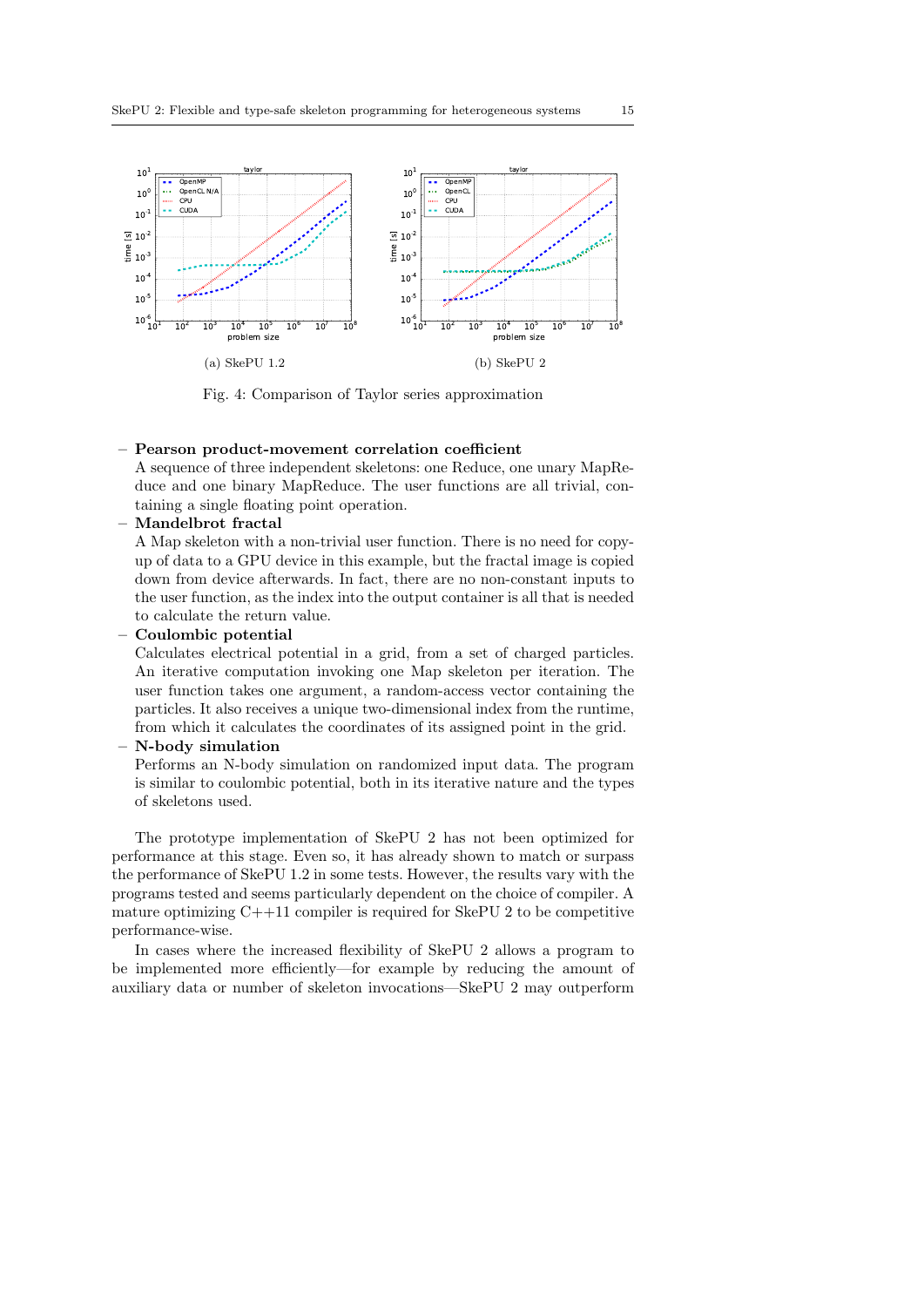SkePU 1 significantly. Figure [4](#page-14-0) shows such a case: approximation of the natural logarithm using Taylor series. For SkePU 1, this is implemented by a call to Generate followed by a call to MapReduce; in SkePU 2 a single MapReduce is enough, reducing the number of GPU kernel launches and eliminating the need for  $\mathcal{O}(n)$  auxiliary memory.

## <span id="page-15-0"></span>7 Related work

SkelCL [\[20\]](#page-17-5) is an actively developed OpenCL-based skeleton library. It is more limited than SkePU 2, both in terms of programmer flexibility and available backends. Implemented as a library, it does not require the usage of a precompiler like SkePU 2, with the downside that user functions are defined as string literals. SkelCL includes the AllPairs skeleton [\[19\]](#page-17-6), an efficient implementation of certain complex access modes involving multiple matrices. In SkePU 2 matrices are accessed either element-wise or randomly.

Nvidia Thrust  $[1]$  is a C++ template library with parallel CUDA implementations of common algorithms. It uses common C++ STL idioms, and defines operators (comparable to SkePU 2 user functions) as native functors. The implementation is in effect similar to that of SkePU 2, as the CUDA compiler takes an equivalent role to the source-to-source compiler presented in this article.

The Muesli skeleton library [\[2\]](#page-16-7) for MPI and OpenMP execution has been ported for GPU execution [\[10\]](#page-17-7). It currently has a limited set of data-parallel skeletons which makes it difficult to port more complex applications.

Marrow [\[14\]](#page-17-8) is a skeleton programming framework for single-GPU OpenCL systems. It provides both data and task parallel skeletons with the ability to compose skeletons for complex computations.

Bones is a source-to-source compiler based on algorithmic skeletons [\[17\]](#page-17-9). It transforms #pragma-annotated C code to parallel CUDA or OpenCL using a translator written in Ruby. The skeleton set is based on a well-defined grammar and vocabulary. Bones places strict limitations on the coding style of input programs.

PACXX is a unified programming model for systems with GPU accelerators  $[12]$ , utilizing the new C++14 language. PACXX shares many fundamental choices with SkePU 2, for example using modern  $C++$  including attributes and basing the implementation on Clang. However, PACXX is not an algorithmic skeleton framework.

A different kind of GPU programming research project, CU2CL [\[15\]](#page-17-11) was a pioneer in applying Clang to perform source-to-source transformation; the library support in Clang for such operations has been greatly improved and expanded since then. A very recent Clang- and LLVM-based project is *qpucc* [\[21\]](#page-17-12), the first open-source alternative to Nvidia's CUDA compiler. It focuses on improving both compile-time and run-time performance, outperforming nvcc in some tests.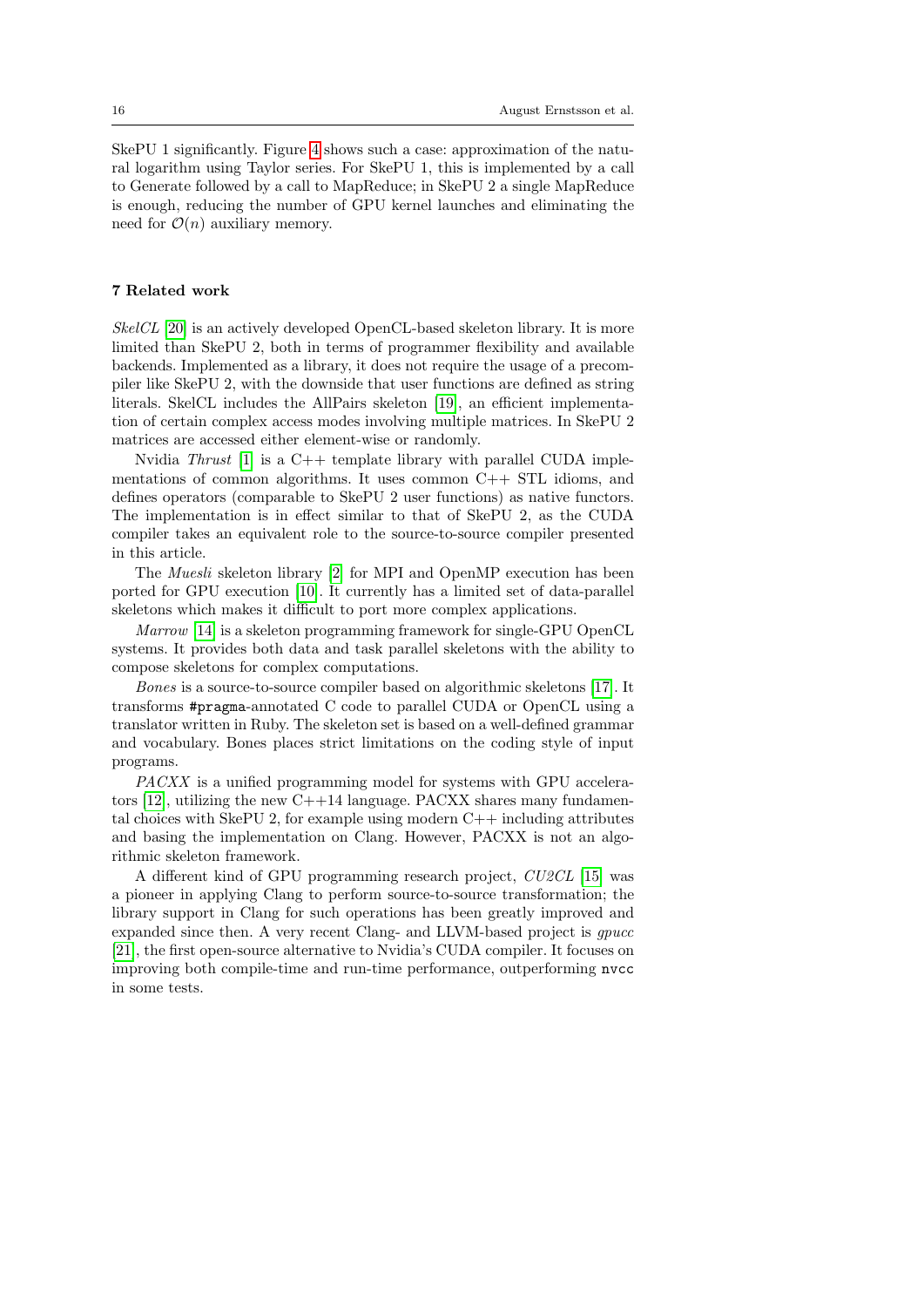Refer to earlier SkePU publications [\[5,](#page-16-3)[7,](#page-16-2)[9\]](#page-17-0) for other work relating to specific features, such as smart containers.

# <span id="page-16-1"></span>8 Conclusions and future work

We have presented SkePU 2, a next generation skeleton programming framework for heterogeneous parallel systems. SkePU 2 has a modern, native  $C_{++}$ syntax and new opportunities for backend-specific tuning and optimization, while extending the functionality and flexibility to reduce the burden of porting implementations of complex applications to the framework. This has been done by introducing C++11 language features and a source-to-source precompiler based on Clang, all while preserving the performance characteristics of previous versions of SkePU.

We are currently completing the framework and particular interface and implementation details are subject to change. Further details and results will be given in the final paper. SkePU 2 will be made available to the scientific community as an open-source distribution

Future work includes integrating SkePU 2 with other tools and libraries. For example, a platform description language such as XPDL [\[13\]](#page-17-4) can be used to guide the automated selection of specializations of user functions and userdefined multi-backend components [\[6\]](#page-16-8).

Acknowledgements This work has been partly funded by EU FP7 project EXCESS (<http://excess-project.eu>) and by SeRC (<http://www.e-science.se>). We thank the National Supercomputing Centre (NSC) and SNIC for access to their GPU-based computing resources (project 2016/5-6).

# References

- <span id="page-16-6"></span>1. Bell, N., Hoberock, J.: Thrust: A productivity-oriented library for CUDA. GPU Computing Gems, Jade Edition (2011)
- <span id="page-16-7"></span>2. Ciechanowicz, P., Poldner, M., Kuchen, H.: The Münster skeleton library Muesli - a comprehensive overview (2009). ERCIS Working Paper No. 7
- <span id="page-16-0"></span>3. Cole, M.I.: Algorithmic skeletons: Structured management of parallel computation. Pitman and MIT Press (1989)
- <span id="page-16-4"></span>4. Danelutto, M., Matteis, T.D., Mencagli, G., Torquati, M.: Parallelizing high-frequency trading applications by using C++ 11 attributes. In: IEEE Trustcom/BigDataSE/ISPA 2015, vol. 3, pp. 140–147. IEEE (2015)
- <span id="page-16-3"></span>5. Dastgeer, U., Kessler, C.: Smart containers and skeleton programming for GPU-based systems. International Journal of Parallel Programming pp. 1–25 (2015)
- <span id="page-16-8"></span>6. Dastgeer, U., Kessler, C.W.: Conditional component composition for GPU-based systems. In: Proc. MULTIPROG-2014 workshop at HiPEAC-2014 conference, Vienna, Austria (2014)
- <span id="page-16-2"></span>7. Dastgeer, U., Li, L., Kessler, C.: Adaptive implementation selection in the SkePU skeleton programming library. In: Advanced Parallel Processing Technologies, pp. 170–183. Springer (2013)
- <span id="page-16-5"></span>8. Dastgeer, U., Li, L., Kessler, C.: The PEPPHER composition tool: performance-aware composition for GPU-based systems. Computing 96(12), 1195–1211 (2013)